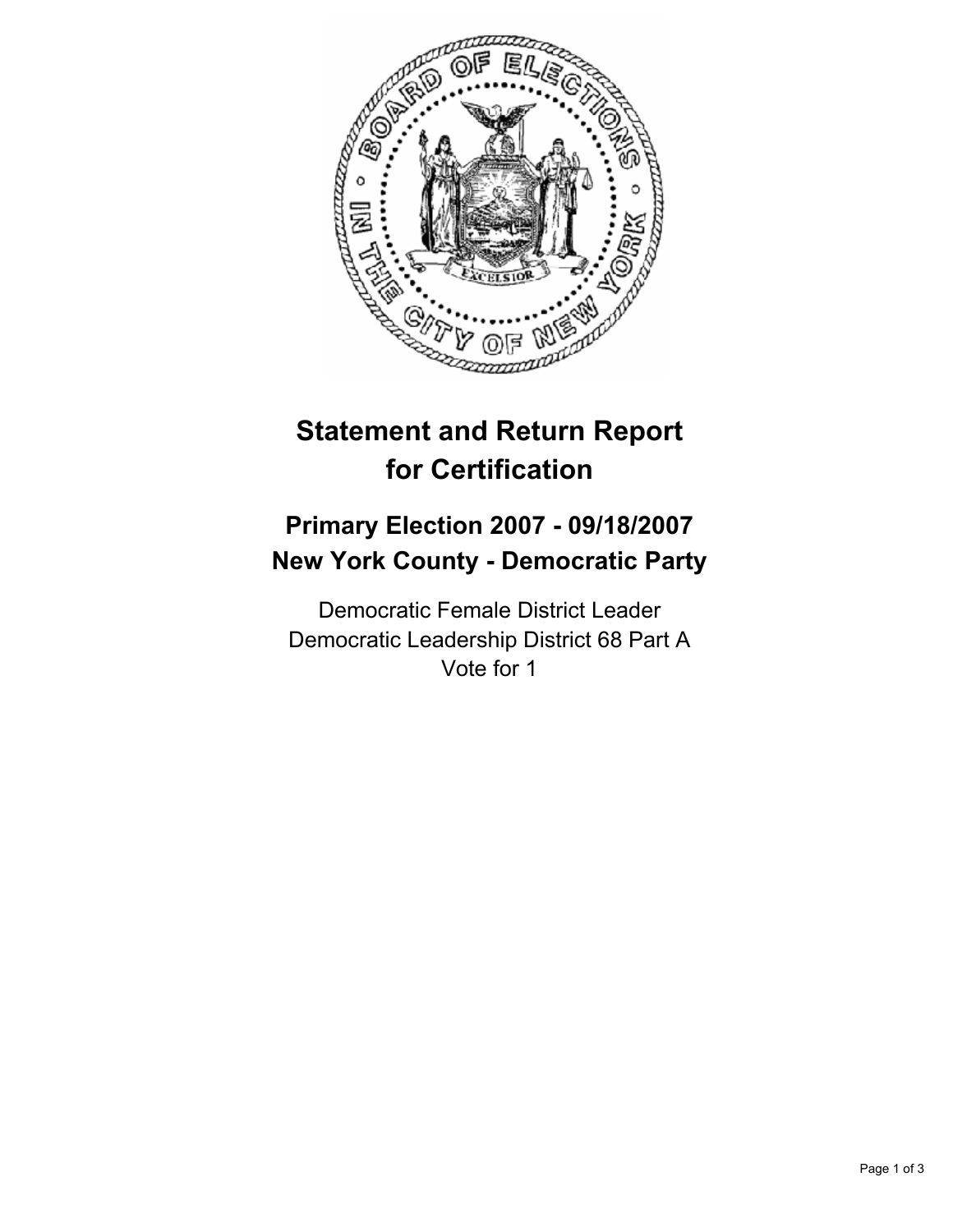

#### **Assembly District 68**

| <b>EMERGENCY</b>      |     |
|-----------------------|-----|
| ABSENTEE/MILITARY     | 18  |
| AFFIDAVIT             | 5   |
| <b>MONICA F BROWN</b> | 255 |
| <b>DIANE GREEN</b>    | 394 |
| EVETTE ZAYAS          | 196 |
| <b>Total Votes</b>    | 845 |